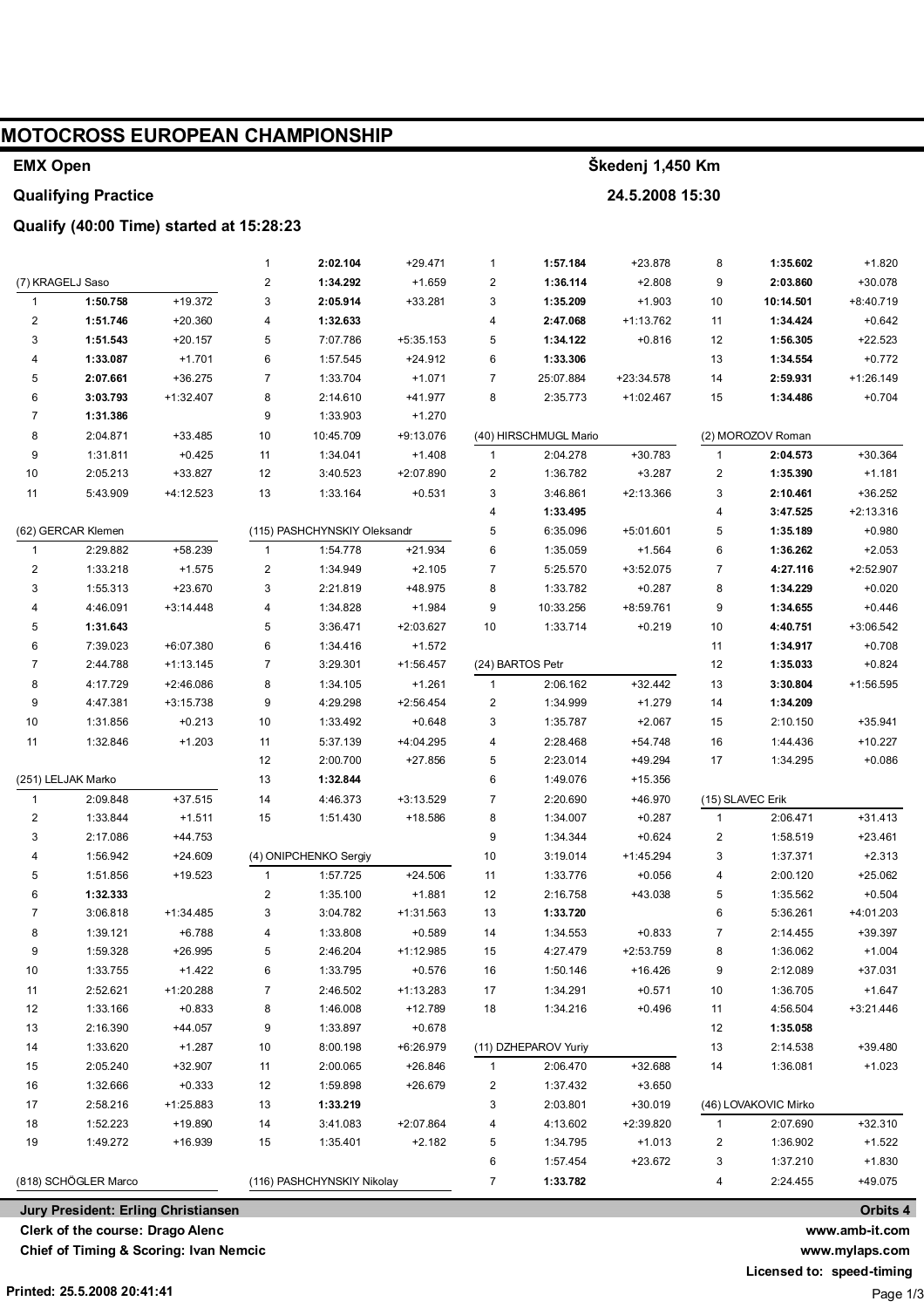| MOTOCROSS EUROPEAN CHAMPIONSHIP          |                                  |                                     |              |                      |                       |                 |                      |                      |                              |                        |                       |
|------------------------------------------|----------------------------------|-------------------------------------|--------------|----------------------|-----------------------|-----------------|----------------------|----------------------|------------------------------|------------------------|-----------------------|
| <b>EMX Open</b>                          |                                  |                                     |              |                      |                       |                 | Škedenj 1,450 Km     |                      |                              |                        |                       |
| <b>Qualifying Practice</b>               |                                  |                                     |              |                      | 24.5.2008 15:30       |                 |                      |                      |                              |                        |                       |
| Qualify (40:00 Time) started at 15:28:23 |                                  |                                     |              |                      |                       |                 |                      |                      |                              |                        |                       |
|                                          |                                  |                                     |              |                      |                       |                 |                      |                      |                              |                        |                       |
| 5                                        | 1:35.963                         | $+0.583$                            | 9            | 1:38.112             | $+2.278$              | 7               | 6:48.577             | $+5:11.000$          | 7                            | 1:49.297               | $+10.332$             |
| 6                                        | 2:02.906                         | +27.526                             | 10           | 9:12.290             | +7:36.456             | 8               | 1:37.718             | $+0.141$             | 8                            | 1:40.140               | $+1.175$              |
| $\overline{7}$                           | 4:14.886                         | +2:39.506                           | 11           | 1:49.095             | $+13.261$             | 9               | 1:37.577             |                      | 9                            | 4:16.266               | $+2:37.301$           |
| 8                                        | 1:51.845                         | $+16.465$                           | 12           | 1:35.834             |                       | 10              | 1:38.563             | $+0.986$             | 10                           | 1:39.047               | $+0.082$              |
| 9                                        | 1:36.806                         | $+1.426$                            | 13           | 4:31.265             | $+2:55.431$           | 11              | 8:50.391             | $+7:12.814$          | 11                           | 4:40.227               | +3:01.262             |
| 10                                       | 3:40.085                         | $+2:04.705$                         | 14           | 1:43.766             | $+7.932$              | 12              | 1:37.614             | $+0.037$             | 12                           | 1:38.965               |                       |
| 11                                       | 1:36.422                         | $+1.042$                            |              |                      |                       | 13              | 2:06.848             | $+29.271$            | 13                           | 2:40.932               | +1:01.967             |
| 12                                       | 1:35.380                         |                                     |              | (100) HOUDEK Lukas   |                       |                 |                      |                      | 14                           | 1:39.006               | $+0.041$              |
| 13                                       | 3:33.322                         | +1:57.942                           | $\mathbf{1}$ | 2:05.033             | $+29.144$             | (53) URBAS Miha |                      |                      | 15                           | 1:39.191               | $+0.226$              |
| 14                                       | 1:35.884                         | $+0.504$                            | 2            | 1:45.649             | $+9.760$              | $\mathbf{1}$    | 1:50.358             | $+12.768$            |                              |                        |                       |
| 15                                       | 2:28.142                         | +52.762                             | 3            | 1:38.625             | $+2.736$              | 2               | 1:38.791             | $+1.201$             |                              | (136) BERGER Jan       |                       |
| 16                                       | 1:52.056                         | +16.676                             | 4            | 1:38.526             | $+2.637$              | 3               | 1:57.221             | $+19.631$            | $\mathbf{1}$                 | 1:56.649               | +16.891               |
|                                          | (25) HRABICA Jindrich            |                                     | 5<br>6       | 4:15.421<br>1:45.854 | +2:39.532<br>$+9.965$ | 4<br>5          | 1:39.083<br>1:58.266 | $+1.493$<br>+20.676  | $\overline{\mathbf{c}}$<br>3 | 1:42.764<br>2:08.276   | $+3.006$<br>$+28.518$ |
| 1                                        | 1:55.783                         | $+20.269$                           | 7            | 1:38.287             | $+2.398$              | 6               | 1:51.116             | +13.526              | 4                            | 1:43.039               | $+3.281$              |
| $\overline{\mathbf{c}}$                  | 1:41.263                         | $+5.749$                            | 8            | 1:38.571             | $+2.682$              | 7               | 2:01.549             | +23.959              | 5                            | 2:15.841               | +36.083               |
| 3                                        | 2:11.158                         | +35.644                             | 9            | 7:10.201             | +5:34.312             | 8               | 1:37.801             | $+0.211$             | 6                            | 2:37.271               | +57.513               |
| 4                                        | 1:37.245                         | $+1.731$                            | 10           | 1:39.545             | $+3.656$              | 9               | 4:41.052             | +3:03.462            | $\overline{7}$               | 1:41.607               | $+1.849$              |
| 5                                        | 5:49.677                         | +4:14.163                           | 11           | 1:37.143             | $+1.254$              | 10              | 1:57.502             | +19.912              | 8                            | 5:10.782               | +3:31.024             |
| 6                                        | 1:37.009                         | $+1.495$                            | 12           | 1:35.889             |                       | 11              | 1:37.742             | $+0.152$             | 9                            | 1:40.192               | $+0.434$              |
| 7                                        | 1:59.050                         | +23.536                             | 13           | 5:00.727             | +3:24.838             | 12              | 1:52.564             | $+14.974$            | 10                           | 4:07.699               | $+2:27.941$           |
| 8                                        | 1:37.547                         | $+2.033$                            | 14           | 1:49.519             | +13.630               | 13              | 1:38.073             | $+0.483$             | 11                           | 1:39.758               |                       |
| 9                                        | 6:22.533                         | +4:47.019                           |              |                      |                       | 14              | 5:48.671             | +4:11.081            |                              |                        |                       |
| 10                                       | 1:35.773                         | $+0.259$                            |              | (26) ROZEC Miloslav  |                       | 15              | 1:37.590             |                      |                              | (31) CRISTALLI Alessio |                       |
| 11                                       | 6:05.772                         | +4:30.258                           | $\mathbf{1}$ | 2:07.154             | $+30.359$             |                 |                      |                      | $\mathbf{1}$                 | 2:11.297               | $+30.775$             |
| 12                                       | 1:35.514                         |                                     | 2            | 1:39.089             | $+2.294$              |                 | (43) KAINZ Patrick   |                      | $\overline{\mathbf{c}}$      | 2:04.987               | $+24.465$             |
|                                          |                                  |                                     | 3            | 1:56.568             | +19.773               | 1               | 1:57.734             | $+20.041$            | 3                            | 1:42.033               | $+1.511$              |
|                                          | (110) KRYCHFALUSHII Andriy       |                                     | 4            | 1:38.365             | $+1.570$              | 2               | 1:44.034             | $+6.341$             | 4                            | 2:32.302               | +51.780               |
| $\mathbf{1}$                             | 2:27.490                         | +51.938                             | 5            | 1:37.270             | $+0.475$              | 3               | 1:52.477             | $+14.784$            | 5                            | 1:55.657               | $+15.135$             |
| $\overline{c}$                           | 2:13.806                         | $+38.254$                           | 6            | 2:18.779             | +41.984               | 4               | 2:39.981             | +1:02.288            | 6                            | 2:09.542               | $+29.020$             |
| 3                                        | 1:38.290                         | $+2.738$                            | 7            | 1:51.673             | $+14.878$             | 5               | 1:41.277             | $+3.584$             | $\overline{7}$               | 1:42.481               | $+1.959$              |
| 4                                        | 2:32.005                         | $+56.453$                           | 8            | 1:38.996             | $+2.201$              | 6               | 2:24.668             | +46.975              | 8                            | 5:52.516               | +4:11.994             |
| 5                                        | 1:37.666                         | $+2.114$                            | 9            | 1:38.107             | $+1.312$              | $\overline{7}$  | 1:39.595             | $+1.902$             | 9                            | 2:06.026               | $+25.504$             |
| 6                                        | 7:17.535                         | +5:41.983                           | 10           | 4:53.933             | $+3:17.138$           | 8               | 4:35.102             | $+2:57.409$          | 10                           | 2:06.642               | $+26.120$             |
| 7                                        | 2:30.229                         | +54.677                             | 11           | 2:34.183             | +57.388               | 9               | 1:45.603             | $+7.910$             | 11                           | 2:22.498               | +41.976               |
| 8                                        | 1:36.493                         | $+0.941$                            | 12           | 1:40.368             | $+3.573$              | 10              | 1:40.729             | $+3.036$             | 12                           | 1:41.198               | $+0.676$              |
| 9                                        | 6:12.087                         | +4:36.535                           | 13           | 1:38.257             | $+1.462$              | 11              | 8:27.688             | +6:49.995            | 13                           | 5:22.520               | +3:41.998             |
| 10                                       | 1:37.962                         | $+2.410$                            | 14           | 3:48.969             | $+2:12.174$           | 12              | 1:37.693             |                      | 14                           | 1:41.062               | $+0.540$              |
| 11                                       | 1:35.552                         |                                     | 15           | 3:05.555             | +1:28.760             | 13              | 3:11.172             | +1:33.479            | 15                           | 2:09.515               | +28.993               |
|                                          | (45) ZAFRAN Aleksander           |                                     | 16<br>17     | 1:38.203<br>1:36.795 | $+1.408$              | 14<br>15        | 1:39.863<br>1:39.342 | $+2.170$<br>$+1.649$ | 16                           | 1:40.522               |                       |
| $\mathbf{1}$                             | 1:55.514                         | +19.680                             |              |                      |                       |                 |                      |                      |                              | (10) CHMEL Sergiy      |                       |
| 2                                        | 1:45.895                         | $+10.061$                           |              | (42) LOKOTAR Lauri   |                       |                 | (37) TADIC Kristijan |                      | 1                            | 2:03.019               | $+22.324$             |
| 3                                        | 1:39.425                         | $+3.591$                            | $\mathbf{1}$ | 2:14.653             | +37.076               | 1               | 2:22.454             | +43.489              | 2                            | 1:42.861               | $+2.166$              |
| 4                                        | 1:38.733                         | $+2.899$                            | 2            | 1:47.868             | $+10.291$             | 2               | 1:49.640             | $+10.675$            | 3                            | 2:05.774               | $+25.079$             |
| 5                                        | 2:03.185                         | $+27.351$                           | 3            | 1:50.412             | $+12.835$             | 3               | 1:39.906             | $+0.941$             | 4                            | 1:42.654               | $+1.959$              |
| 6                                        | 1:59.426                         | $+23.592$                           | 4            | 1:54.506             | +16.929               | 4               | 4:27.408             | +2:48.443            | 5                            | 1:42.459               | $+1.764$              |
| $\overline{7}$                           | 1:39.246                         | $+3.412$                            | 5            | 2:11.993             | $+34.416$             | 5               | 1:53.863             | +14.898              | 6                            | 6:10.840               | +4:30.145             |
| 8                                        | 1:37.846                         | $+2.012$                            | 6            | 1:55.077             | $+17.500$             | 6               | 1:46.425             | $+7.460$             | 7                            | 1:40.695               |                       |
|                                          |                                  |                                     |              |                      |                       |                 |                      |                      |                              |                        | Orbits 4              |
|                                          | Clerk of the course: Drago Alenc | Jury President: Erling Christiansen |              |                      |                       |                 |                      |                      |                              |                        | www.amb-it.com        |
|                                          |                                  |                                     |              |                      |                       |                 |                      |                      |                              |                        |                       |

Clerk of the course: Drago Alenc

**Chief of Timing & Scoring: Ivan Nemcic** 

www.mylaps.com

Licensed to: speed-timing